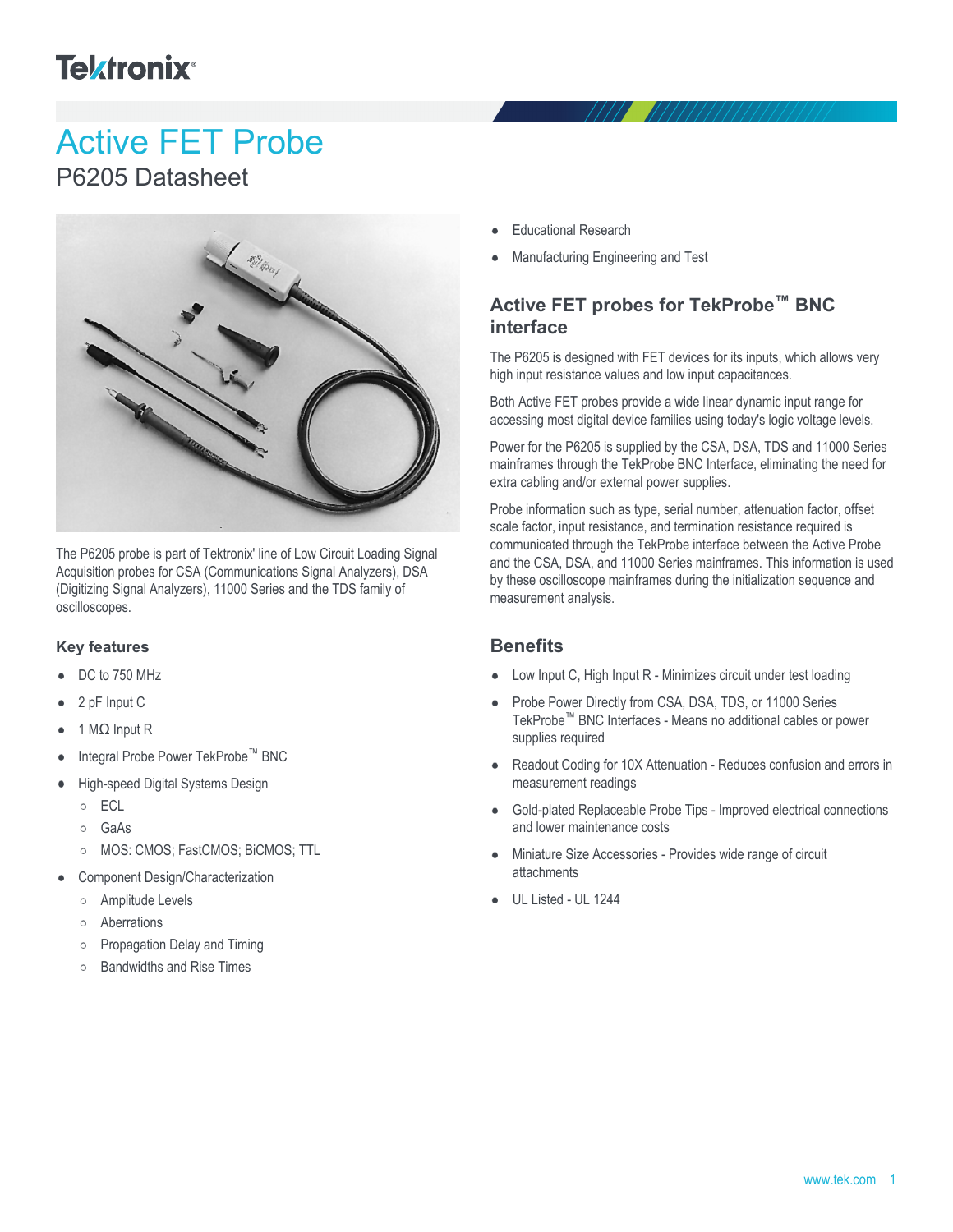### **Specifications**

All specifications are guaranteed unless noted otherwise. All specifications apply to all models unless noted otherwise.

#### **Warranted electrical characteristics**

| Attenuation                               | 10X                      |  |
|-------------------------------------------|--------------------------|--|
| <b>Nominal electrical characteristics</b> |                          |  |
| Cable length                              | 1.5 m (60 in) tip to BNC |  |
| Bandwidth at -3 dB                        | 750 MHz                  |  |
|                                           |                          |  |

| Input capacitance                    | 2 pF                                                                           |  |
|--------------------------------------|--------------------------------------------------------------------------------|--|
| Input resistance                     | $1 M\Omega$                                                                    |  |
| Linear dynamic range                 | ±10V                                                                           |  |
| DC offset range                      | <b>NA</b>                                                                      |  |
| Maximum input voltage                | $\pm$ 40 V (DC + peak AC)                                                      |  |
| Interface/Readout/Identity           | TekProbe™ BNC / Yes / No                                                       |  |
| Recommended instruments <sup>1</sup> | 11000 <sup>2</sup> , TDS400, TDS500, TDS600, TDS700, TDS3000, TDS5000, TDS7000 |  |

<sup>1</sup> The P6205 also works with other instruments with appropriate adapters. Please visit http://www.Tek.com/probes for more details.

<sup>2</sup> 1100 Series = 11A32/11A34/11A52/11A71/11A72/11A81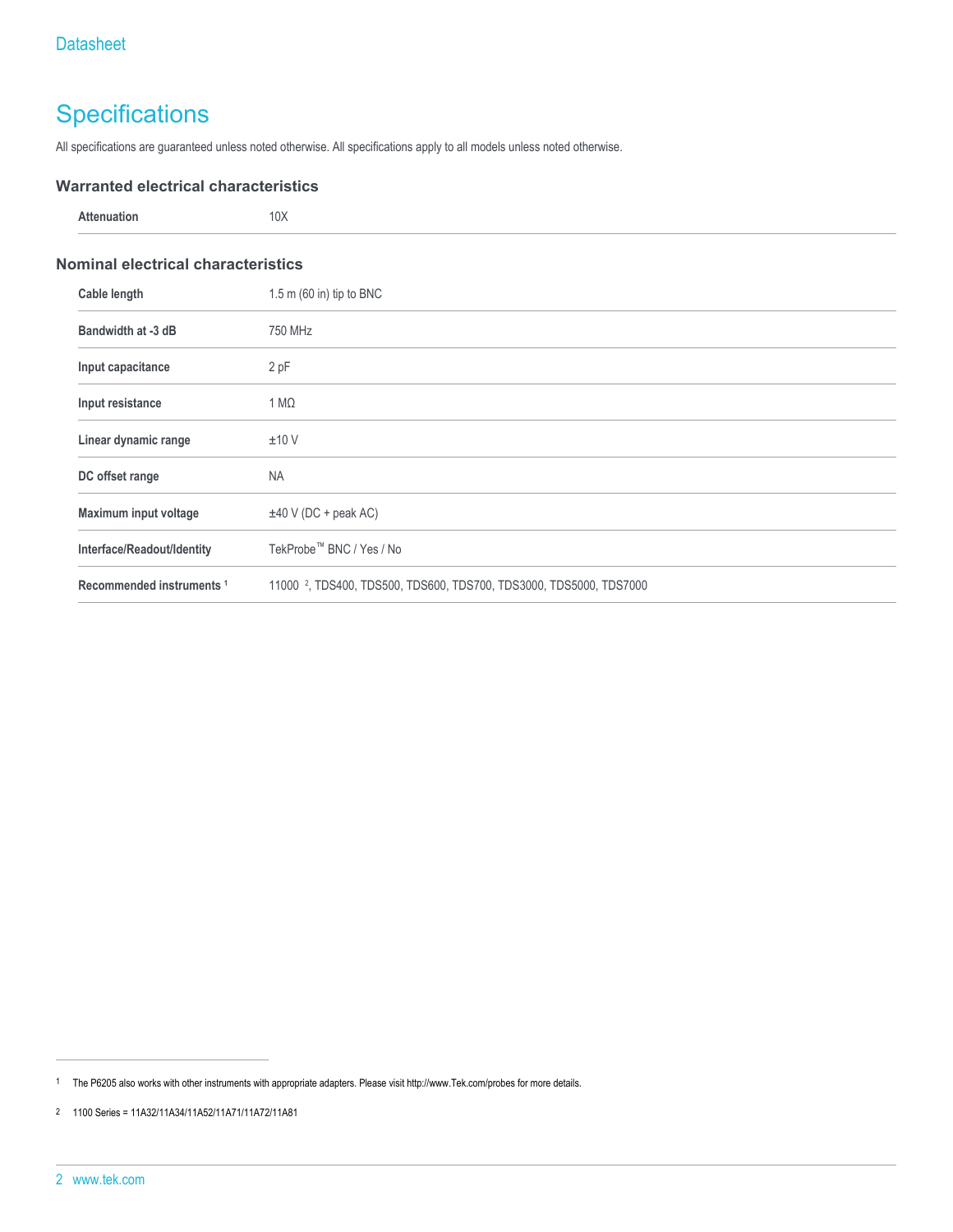### Ordering information

#### **Standard accessories**

P6205 10x, 750 MHz active FET probe

| 013-0107-xx | Retractable hook tip                         |
|-------------|----------------------------------------------|
| 196-3120-xx | 6 in. ground lead with alligator             |
| 196-3198-xx | 6 in. ground lead with square-pin receptacle |
| 214-4125-xx | Ground contact, spring                       |
| 206-0569-xx | SMT KlipChip™ adapter                        |
| 166-0404-xx | Insulating ground cover                      |
| 015-0201-xx | IC test tip                                  |
| 016-0156-xx | Carrying case                                |
| 070-8202-xx | Instruction manual                           |
|             |                                              |

#### **Warranty**

One-year warranty covering all parts and labor.

#### **Recommended accessories**

Please see 5 mm Probe Accessories (miniature) probe system at http://www.tek.com/datasheet/probe-accessories-2



Tektronix is registered to ISO 9001 and ISO 14001 by SRI Quality System Registrar.